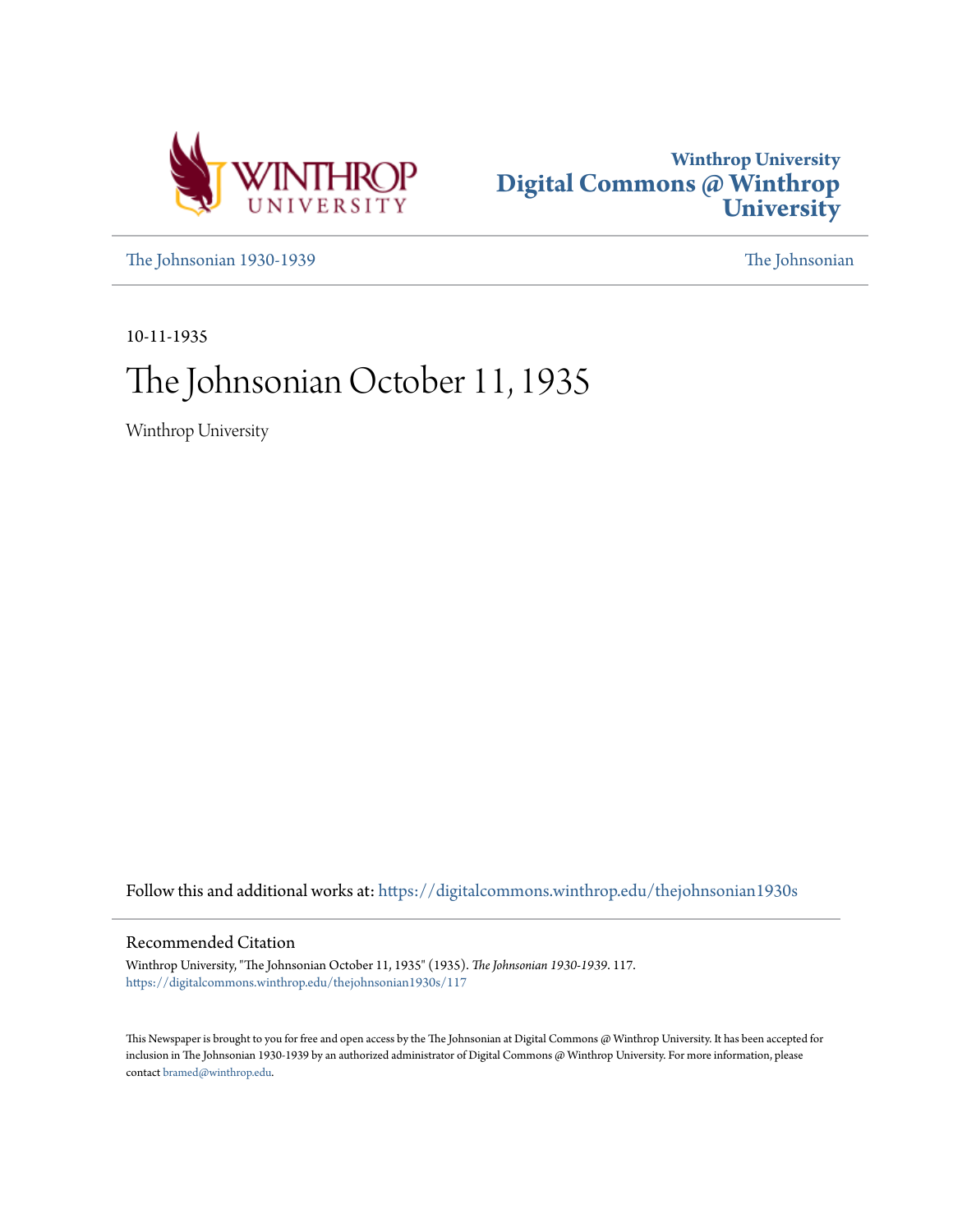## The J sonia HE OFFICIAL PUBLICATION OF THE STUDENT BODY OF WINTHROP COLL

VOL. 13, NO. 4

### **STATE LIBRARY GROUP** Winthrop Ensemble and Sex

tette Perform at Library Meeting Held Here

Or. Shalton Fissions addressed the the Carolina Lillerary Association at closing session, Friday night, October 4, in Johnson Hall, on the subject, Trends Toward Independent Study.<br>Trends Toward Independent Study.<br>In his speech, Dr. Phelps outlines nus speech, Dr. Pherps outlined<br>plained the principles of the col-<br>sing the independent aystem of<br>As are set forth in a doctoral<br>ation entitled "The Lübrary Arts ື່ 

basis of this colle e," he stated

College. <br>
The basis of this college," he stated, (IRI college," as stated, (IRI college," are stilved, a Urbeja in which the president, the Presenter, and the bilar<br>stated in the bilar stated in the bilar stated in the s

or or a means pass a test sense the plan<br>and the plan description from these proposition from these<br>produk mest opposition from these<br>produk mest opposition from the tendor<br>like the function of the achool is to<br>tendor. The mentals are the same; the purp<br>the same, but the processes urposes are<br>:s call for

in citing qualific

the same, but its processes call for one of the content in the smooth and particular<br>in a distinguishm, and the same intervel of the content of the matrices, D.F. Fishpa interest we can be a<br>simplify the American ideal of

oundarie.<br>The Winthrop string ensemble play-<br>d "Erotlo" (Grieg) and "Serenade"<br>Sweethearts" (Herbert) and "Auf<br>Sweethearts" (Herbert) and "Auf<br>Viederaben!" (Homberg) prior to the ed "En

### **WINTHROP GIRLS HEAR GRADUATE**

#### th J. Reid,<br>Speaks to So d, G er, Speaks to<br>Tucoday Mo  $\frac{1}{2}$

th Johnson Reid, Ho Mrs. Eliza Management Supervisor atent, House<br>Management Supervisor of the Reset-Magazuk Work of Anderson County, a<br>suith hawing one hundred and fifty-seven funnilisa, spoke to Sociology I<br>Tuesday morning. Mrs. Reid gave the dents much first-hand infor-

shoerning her work.<br>Mrs. Krid is a Winthrop graduate former student of Rural Soci with Professor Thomason.

### Masquers Entertained At Tea By Sponso

Miles Florence Minus entertained the Masquers with a tea Friday, October  $\vec{c}$ , at 4:30, in the Masquer room in Johnson Hall, Miks Minus told of her experiments one Hall, Miks Minus told of her experiments. A postry con



**TATIFR AWARDED FIRST CLASS HONOR** 

1935-36 Winthrop Annual Rate With Thirteen Others in **United States** 

Ore Belle We eha, ed The Tatler for 1935-'96, has recently been informed that last year's Tatle

(1934-35) has been awarded first class<br>honor rating by the National Scholasti<br>Press Association. The book was on (These-So? has been awaroned that the same of the press Associated also<br>also are rained by the National Scholarship and Scholarship and Maximum of<br>the same of the Scholarship and the same of the Scholarship and the<br>same fi

riage Customs," and<br>one of the college fa college families, the Jarrells,<br>plify the American ideal of

Local Debaters Will Re Sale For Event to Se Staged Friday, November 15

Winthrop College will deba<br>bridge University, of England<br>November 15, on the cusry University, or<br>er 15, on the query: Resolved:<br>constitution should "That the Pe aded to limit the power of the ne Court to declare acts of Cov

 $\overline{m}$  $n = 1$ gress unconstitutional."<br>A contest will be held Wednesday<br>Octobe.: 30, io select the Winthrop de

aters. Anyone wishing to try for Le Cercle Francais

### **Elects New Officers**

Mary O'Dell, Louise Johnson, and<br>Mary Louise Ratchford were elected<br>vice-president, secretary, and treasure<br>respectively of "Le Cerele Francels" a<br>s meeting of the club on Tuesday, Oc-

s mesung on the cause on Themas, Occurred to the R.<br>
All Sophomeres who made B average<br>
on Preshman Premeh were taken into<br>
the club. This year Le Certle Prancats<br>
will neet on the first Thursday of each<br>
month at 5 o'cloc

### SPEAKS AT SUMYER

Dr. Shalton Shalps spoke if a me of the on-trad district alumnae is<br>ing of the on-trad district alumnae is<br>at Julian's Coffee Shop in Sumer, Surday, October 6, 1936. held

## REPRESENT WINTHROP OR. PHELPS ANNOUNCES AT HOCKEY CONFERENCE WINTHROP STATISTICS

ROCK HILL, SOUTH CAROLINA, FRIDAY, OCTOBER 11, 1992

uthern Field Hockey Confer- Every County in South Caroling ence Held In Alabama

Loot West

Miss Lillian Wellner, Katle Coker, Mins Lillian Wellber, Eatle Coker, I. Dr. Siftetin Pinking announces that Myricia Starky, Lorena Galloway, and statistics concerning the Winkings Stu-<br>Marjoris Starky, Lorena Galloway, and statistics concerning the Winking Montevallo, Alabama, This conference<br>was held under the auspices of the<br>Physical Education Department of Ala-

ama *State*  $A :$ ery con trated course in hockey

chaigue was presented by Miss Al-**Education Department** Paculty and students of pipe south-

IN INITIATION

rmaily Take<br>ical Fratern<br>urday Night Takes Ink

Eta Sigma Phi, national bonorary<br>sanzial frateratty, received into memorial international state<br>renkip ats piedges, Saturday night, internatione 6. in the music room of John-<br>on Fall. After the formal mitiation, or Fall. Sara Weatherly was appointed presi-Sara Weatherly was appointed presi-<br>dent of the Debaters' League and a<br>"member of the Strawberry Leaf at a<br>meeting of the International Relations

meeting of the International Reislands<br>concelled the International Reislands in Clic Bizil. Robbie James was elected<br>as character of character and clic Bizil Robbie James Bundy was appointed<br>from manager of the EI Ro C.; Nichardon.<br>
The new members include two<br>
seniors, Carrie Wooden and Crace-Johnson; and four juniors, Mary Care-Johnson; and four juniors, Mary Care-<br>
Her, and Virginia McKeithen.<br>
Her, and Virginia McKeithen.

# Miss Chlo Fink Will was the tengna Assembly Adjourns"<br>
Sponsor Writers' Club the tength of peneral discussion at<br>
Sponsor Writers' Club the meeting. The discussion was closed

Miss Fink, because of her interest in vo

FIRST DESCRIPTION OF THE INCORPORATION CONTINUES. The Marian Friday, appearantly, approximately the Writers of the Writers (New The present members of the Writers Club are Dimples Thomas, president, accretary, Maryland Camp will debate Game Philosophers, and the relation

### **Margaret Rainey** Dies Here Thursday

 $\begin{tabular}{l|c|c|} \hline & \multicolumn{3}{c}{\multicolumn{2}{c}{\multicolumn{2}{c}{\multicolumn{2}{c}{\multicolumn{2}{c}{\multicolumn{2}{c}{\multicolumn{2}{c}{\multicolumn{2}{c}{\multicolumn{2}{c}{\multicolumn{2}{c}{\multicolumn{2}{c}{\multicolumn{2}{c}{\multicolumn{2}{c}{\multicolumn{2}{c}{\multicolumn{2}{c}{\multicolumn{2}{c}{\multicolumn{2}{c}{\multicolumn{2}{c}{\multicolumn{2}{c}{\multicolumn{2}{c}{\multicolumn{2}{c}{\multicolumn{2}{c}{\multicolumn{$ Hazel Moore, of Chester, and Laury<br>Dean Dill, of Spartanburg, have beer<br>appelined college marnhals from Wedden<br>Hampton and Curry Literary Societies<br>respectively. Hazel succeeds Minni<br>Neussance, who estimate and errorstor<br>m ococcic sore throat.<br>|Funeral arrangements land not beet.<br>|ompleted as The Johnsonian went to

many honor paints



 $\begin{tabular}{p{0.85\textwidth}} \hline & \textbf{9510 UVT I} & \textbf{0.14 U} & \textbf{0.15 U} \\ \hline \end{tabular} \hline \begin{tabular}{p{0.85\textwidth}}p{0.85\textwidth}} \hline \end{tabular} \hline \begin{tabular}{p{0.85\textwidth}}p{0.85\textwidth}}p{0.85\textwidth}p{0.85\textwidth}} \hline \end{tabular} \hline \begin{tabular}{p{0.85\textwidth}}p{0.85\textwidth}}p{0.85\textwidth}p{0.85\textwidth}} \hline \end{tabular} \h$ 

Represented; Baptists Lead In Denomination

Dr. Shenon Phelps ar unose the

Of the total number envolted then are from South Carolina, and 43 from other states. There are representative folder sames. There are representatives<br>from every county in the state as fol-<br>lows: Abbeville 10, Alken 39, Allendale<br>14, Anderson 56, Bamberg 9, Barnwell 19, Asserson on, Bannoerg 9, Barnwell<br>10, Beaufort 4, Berkeley 9, Calhoun 15,<br>Charleston 30, Cherokee 7, Chester 34, Chesterfield 28, Clarendon 22, Collaton

ie James Is Chairman of Model League; Committee

**Heads Mound** 

with an oration by Mary Glover "Mus

ARE APPOINTED

Hazel Moore, of Chester, and

Laura Dean Dill, of Spartan-

have Rocelyn Honor

**Highlighting** the picture, in adreightigbling the picture, in addition to the senseapes, are the seemes in which "Tiger" King as "Man of Aran" and his fellow fish-

ermos po to sea in an open boat no

larger than a dory, in mountainous

antis.<br>"The Torteles and the Hare"

 $v$  construction NOTICES!<br>Members of the Swimming Club<br>hereafter will meet in the gym on<br>Monday afternoons at 4 o'clock. It<br>is imperative that all members be<br>present this Monday, as class man-<br>agers will be elected.



"Winthrop Day By Day" Mad in 1918. Will Be Shown  $n_{model}$ 

on Day by Day" a m picture of Winthrop life in 1918, will be<br>shown at 8:30. Tuesday picht. Octobe 15. in Main Auditorium An admissi 133. In Main Auditorium, An admission<br>of five cents will be charged at this<br>entertainment aponsored by the Student Volumer: Group.

**Paculty and students of nine south.** Chesterfield 33, Olarendon 22, Colleton elect Volunteer Croup.<br>
The pickure presented were present. The schools 17, Darlington 33, Diskure 7, Dorehester r The pickure will show classe

Factor of the school in the school in Equilibria of the school in the school in the school in the school in the school in the school in the school in the school in the school in the school in the school in the school of t

WILL HEAD LEAGUE POETRY SOCIETY **HOLDS MEETING** 

nour was held.<br>
The members present were: Louise encoded the analysis of the state of the state of the state of the state of the state of the state of the state of the state of the state of the state of the state of the st

**TRI-BETA HOLDS<br>MEETING FRIDAY** 

and the Studies Br. Bl.,<br>Incollect Br. Br. Studies Br. Bl.,

Tri-Beta degree and the Basiled Ry Bi-Bernard Street From Disk to the Street From Disk of the Tri-Beta, the minimal booster in the beam of the street From Disk beta and the street of the Tri-Beta degree in the minimal str

Speaks At William Contract Contract of the Contract of the Contract Contract Contract Contract Contract Contract Contract Contract Contract Contract Contract Contract Contract Contract Contract Contract Contract Contract C  $\begin{tabular}{ll} \textbf{Msin Gretcher} & \textbf{8} & \textbf{8} & \textbf{8} & \textbf{8} & \textbf{8} & \textbf{8} & \textbf{8} & \textbf{8} & \textbf{8} & \textbf{8} & \textbf{8} & \textbf{8} & \textbf{8} & \textbf{8} & \textbf{8} & \textbf{8} & \textbf{8} & \textbf{8} & \textbf{8} & \textbf{8} & \textbf{8} & \textbf{8} & \textbf{8} & \textbf{8} & \textbf{8} & \textbf{8} & \textbf{8} & \textbf{8} & \textbf{8$ 

 $\begin{tabular}{ll} &\multicolumn{3}{l}{\textbf{Max}} &\multicolumn{2}{l}{\textbf{Max}} &\multicolumn{2}{l}{\textbf{Max}} &\multicolumn{2}{l}{\textbf{Max}} &\multicolumn{2}{l}{\textbf{Max}} &\multicolumn{2}{l}{\textbf{Max}} &\multicolumn{2}{l}{\textbf{Max}} &\multicolumn{2}{l}{\textbf{Max}} &\multicolumn{2}{l}{\textbf{Max}} &\multicolumn{2}{l}{\textbf{Max}} &\multicolumn{2}{l}{\textbf{Max}} &\multicolumn{2}{l}{\textbf{Max}} &\multicolumn{2}{l}{\textbf{Max}} &\multic$ 

### **SUBSCRIPTION CLASS A WEAR MADAME RETHRERG SINGS AT WINTHROP**

ind

Metropolitan Opera Star Annance in Pinet Avilet Course Nomber of Vans

th Bethberg, le answership awareness; monocas, wopenses I the Metropoliter Opera Company,<br>"Ill appear as the first number of the<br>.rtist Courne in Main Auditorium Thursday Outsides 17, at 8 steamb

r, October 17, at a consex.<br>Ing is known to audiences are part of America and Funcos and us mouvesus mans pourts matic sopra: response . . . control concerns and service the control of the restest successes have been as soloist<br>n oratorio and sacred works, with<br>nassed chorus and orchestro under the massed chorus and orchestra under the<br>batons of famous conductors, frequent-<br>ly that of Toscanini. She has often been chosen by renowned composers to occu cnosen by renowned compose<br>create the prima donna role in v<br>cremieres of their operas.

Elisabeth Rethberg was born in a village in the Ern Mountains, which consider the harmonic scale is a metric between Same of Roberts. At seven an energy capability, as ten alternative of the specific scale is a several scale in the property of the state vession at the new mountains, which

 $\begin{tabular}{c|c|c} \multicolumn{1}{c}{\textbf{A}} & \multicolumn{1}{c}{\textbf{A}} & \multicolumn{1}{c}{\textbf{A}} & \multicolumn{1}{c}{\textbf{A}} & \multicolumn{1}{c}{\textbf{A}} & \multicolumn{1}{c}{\textbf{A}} & \multicolumn{1}{c}{\textbf{A}} & \multicolumn{1}{c}{\textbf{A}} & \multicolumn{1}{c}{\textbf{A}} & \multicolumn{1}{c}{\textbf{A}} & \multicolumn{1}{c}{\textbf{A}} & \multicolumn{1}{c}{\textbf{A}} & \multicolumn{1}{c}{\textbf{A}} &$ 

# NEW COMMITTEES

#### Members of Canteen, Publicity and Special Meetings Groups Announced

Musical Artists

Present Program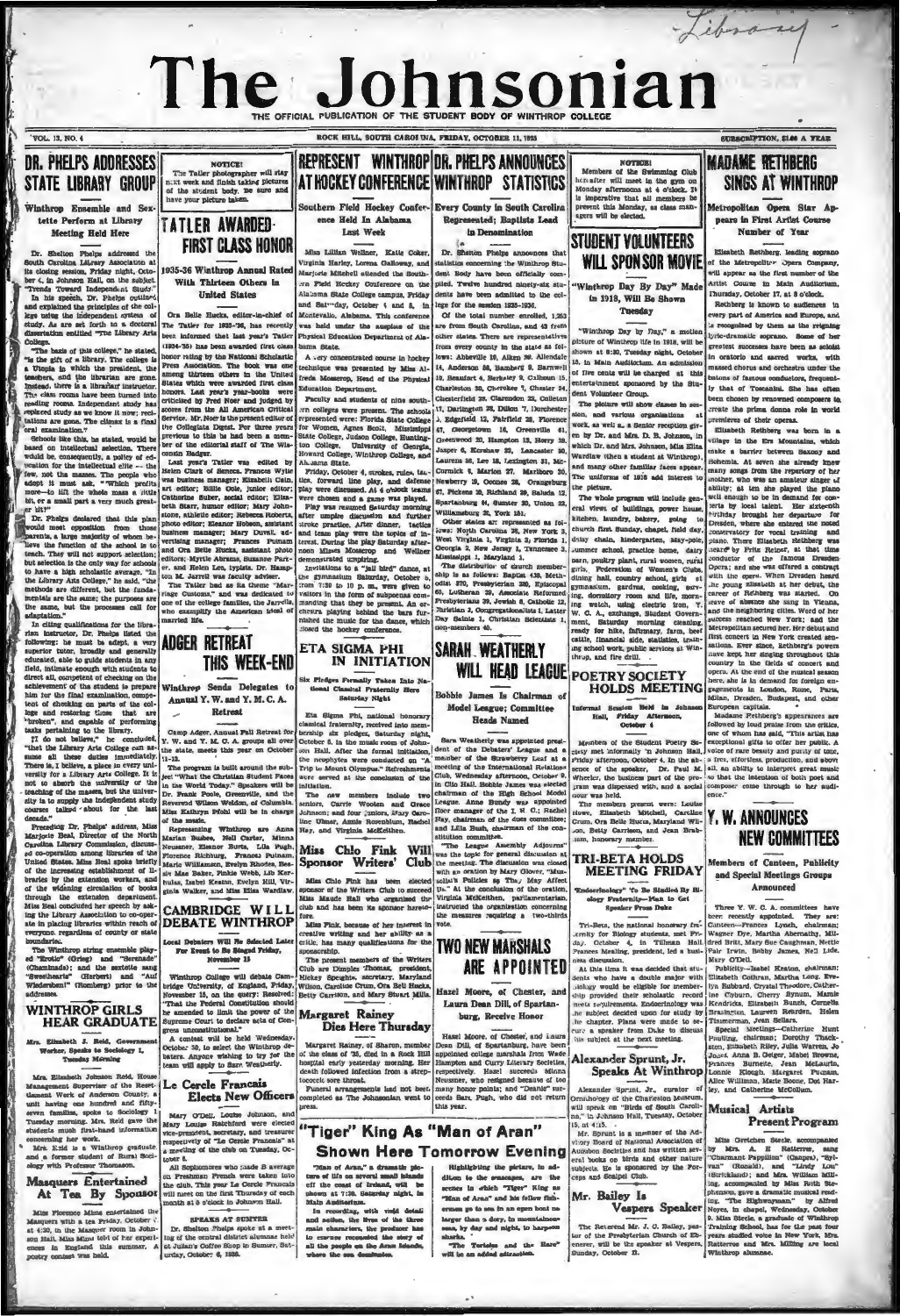### **THE JOHNSONIAN**

EVERY FRIDAY Regular Session The Official Organ of the St<br>inthrop College, The South Carolina College for W 11.00 Per Yes ike Price (regular sessi<br>tion Price, By Mail...... critising Rates on Appli

Entered as second-class matter November 21, 1923, under the Act of Marob 3 1879, at the postoffice in Rock Rill, S. O. Member of South Carolina Press Associati

EDITORIAL STAFF

| <b>BUSINESS STAFF</b>              |                           |  |
|------------------------------------|---------------------------|--|
|                                    |                           |  |
|                                    |                           |  |
| <b>CURRENTS OF WAY CATE WARANT</b> | Anglerant Trustmans Manag |  |

MARGARET CONE

iosenblum, Virginia McKeithen, Fiorie<br>| Keaton, Hattis Greene Stewart, Ru<br>Grace Morris, Lorena Galloway, Jessie<br>| Moss, Madeleine Happsworth ıg, Annie<br>hüllps, Is<br>ry Gallma

FRIDAY, OCTOBER 11, 1935

It is with the deepest sorrow that the student body learns of the death of Margaret Rainey, Class of '35, which occurred yesterday morning. Our profound sympathy goes out to her family.

#### **LET'S DRESS!**

We would all like to join together, and with one big voice,<br>thank Dr. Pielps and Mrs. McBryde for our weekly dimners at<br>night. These dimners, coming in the midst of the hodge-podge and<br>number of paid of our every days, hel that can be done slowly and with pleasure, and should be done in the WAY.

Through the ages writers have told us of the peace and hap please that can be found in having a meal with one's friends that can be found in having a meal with one's friends somaing a samang care around for anone. Let's set assion our weak needay nights particularly to smile at each other (of course smiles are appreciated at any time!) and, in order to make it seem more as it abould be, let's would help and freshly combed hair can make a world of difference. Let's get out our party faces and party manners and try it

#### THE SOUTH "COMES BACK"

Seventy-five years after Lee's surrender at Appamatox, the South has staged a remarkable conscheck—from quite an unexpected direction. She has, at last, found an agreeable way of vested direction. She has a state is approp

self-anne sawes who were weested away rroun me tarte-square of a century ago. The rise in popularity of negro literature has been the main factor in this come-hack.<br>The enthusiastic reception accorded Du Bose Heyward's The as to the popularity of negro literature. The Southerner, wise<br>low that he is, is commercialising the illiterate negro amo .<br>Th m he has grown up. He does not glorify the negro as northern whiters are proven to do; he presents the negro in his every-day writters are prone to do; he presents the negro in his every-day rage and tags, and what helpers? The northerners eat it up, and also for more! Need we look proof?

Strange as may be the twistings and turnings of fate, it seen behow fitting that the descendants of those who first caused the trouble which they are welded together again. Truly, the South has come back. Through the ingenuity of her own people, The South has

#### ON FILLING FOUNTAIN PENS

Do you fill a fountain pen correctly? Yes? Well, if you do, you<br>are one of the few people whom we know that has mastered tha art.

a art.<br>ILeally, the large number of human beings that can't perform<br>is simple trak well would amaze you—and we aren't speaking<br>the more complicated types of fountain pens, either.<br>How often do we go to class and discover a  $\omega t$  the  $\pi$ 

now over on we go to cannot used to write something that mast be in<br>mix-that our pen is as dry as Will Rogers' humor. Or perhaps you<br>get in the that our pen is as dry as Will Rogers' humor. Or perhaps you<br>would fail just a

not have to you will use the subject, we would like to reach the main start of the subject, we would like to reach the speaking as authorities on the sidelines that this weakended by leaving your pen in the ink bottle thir instead of fifteen

And perhaps there are other minor details of living that, if<br>done correctly, would make things run smoother.

### **CHARACTERISTICS OF A USEFUL COLLEGE**

## By Dr. Charles Duncan McIver

fore the law; the belief in fair play and in the willingness to applaud an honest victor in every contest, whether on the athletic applead an honest victor in every contest, whether on the athletic field or in the cleaser on or in social life; the feeling of common pointing responsibility; the habit of tolerance towards these with whom one des not ent the reason adopted by the authority is not apparent; the spirit of overlooking the bismanes of others and of helping those who are weak; the contempt for idlers and shirlers; the love of one's clear spin lower of our stell low-workers even though they be one's rival; patience in the line of the proposed in the proposed in the proposed in the lattice is the lattice in the ball ball in the characteristics of the atmosphere of a part of the cha

-The Carolinian.



een staged for the past num<br>ears, is absolutely pointless, Th  $\approx$  of s. The pur-

ears, is assumently puncture, the purposed to<br>to stimulate inherent among the structure toward the concoming host<br>rest toward the concoming hoster immer, so that they will be on the<br>eachers at the games to spur their m to victory.

m to vietory,<br>I it is now we all hamps yelling<br>I time one Friday night-it looks<br>nd and sounds fine. Elaborate plans As ne Friday night-it looks<br>unds fine. Elaborate plans<br>weeks ahead, members of made for weeks ahe come of whom have never<br>so-(and probably think it a a gun une-(and process)<br>coryl) make speeches lauding<br>sama. After the cup is pre $n \neq n$ tes  $ar$  to

Monday the games start -- the<br>crs are empty except for a few<br>ere who just "happened by." me has forgot<br>m Pep Mostin the and the H

James-or did they ever know?<br>So Pep Meeting loves its very respecting. The classes are no longe dassos are no longer in<br>sing loyalty to class an

d in st tians teams, but rathr in see to th am. ting is to be co If Pep Mo

gest we change the n **uge** 

## Diary Of A Maid In Uniform

Sp.<br>10. actic day trying to get home pay writically down Denn's nock, up-<br>Dr. Smarwo's boson, and on Fra's<br>manifelie and constraint and<br>ally phone home (cost: 90c) and<br>hally phone home (cost: 90c) and<br>ple of doctor's cert 

10:<br>
se greatest abook to the dollar<br>
ler from Big Sister with a dollar<br>
nebosed, wherewith to poom and<br>
se chue. Take it to room and<br>
it immediately. (Received five<br>
yesterday from Mother, alleg<br>
Masquer dues.)

and Massiver and a settled and the specifical state of the particle in the specific control of the particle state has been in the window next in the specified point of the specified of the specified of galaxy since the sp

### **A Complaint**

A COMPIERINE and the same of Wall you had and the limit is simple to be<br>the limit of Parton ma, there are no indicated in the proper to be<br>red an about the condition of the same of kinds and of Wall<br>to for one short moneta

 $701$ erelf Ab, me, and I ask the a ng to?" But, also, th some to me thus (the generations,<br>nys been thus (the generations,<br>ean). What a pity it all is, but no<br>shall endeavor to take Mr. Close<br>od my own fate in my hards. St ٦ ways b **Lada I** it r us, sticking nalls in  $\overline{a}$ e in us, te aring us do ptichting dictions in us, tearing us down,<br>tussing at us as if it were all our fault,<br>Cross my heart, we had absolutely<br>ording to do with any of all this. For-<br>give this out-burst, but it's bocome<br>graphites, if you would d

ny canoneur, ir you would like-many would be<br>the chopped neckal! Or, I forgot, that's<br>all wrong, ima't ti? I've been here years,<br>all wrong, ima't if it? I've been here years.<br>Raie right. Here you?<br>F. Z.

Another argument for the variable<br>higher education is seen in the state-<br>neut by Warden Lewis 6. Lawse of<br>Sing Sing prison measures,

spaces are very some two many people gone home.<br>
Figure thermal or the rather and with a many people gone home.<br>
But there is required in the rather with respect to the space of bone that<br>
were irreduced to the space of th The Beginning of a Feriest Day<br>
Fropy Foulainess For Friday Palot<br>
Propy Foulainess For Friday Palot<br>
Propy Foulainess For Friday Phatter<br>
University Francisco Friday Propy<br>
1970 - The Particular Palot<br>
1970 - Annaly Propy  $. 0.0.0$ When from my sleep I do awake<br>From dreams of drowning in a life and think, "Clear Gotta gotta"<br>Far from overthewing in my neo or unings to Dr. Pimpil. . .<br>These us good to nee twelve he and ninety-knee girls standing<br>larionaly patriotic seal as<br>as of "The Star-Spangled Bann d and ninet ams of "The Star-Spangled Banner<br>wafted into the room via the radio<br>will some kind soul vrite to the<br>gram manager and ask him to re-<br>him the band from playing the Na I dress in clothes Ma<br>The trousers tattered<br>The chill night air,<br>Has left them damp, strain the band from playing the Na Relational Antheno during our dimens-hour<br>If gives our meal a rather hectic quality.... There is a new member added<br>to the Junier Olasa. Lela k are member added<br>to the Junier Olasa. Lel ul on my pest),<br>sherkilly find a b  $\frac{1}{2\pi\sigma^2}$ from my vest.<br>repare my toilet, gut soap in my caught gluones as a must as the caught of the caught gluones of two Juniors-and<br>both of them marshals-racing down tith the r my' fa both of them marriads --racing down the<br>Column are compact to the control of the mass Twarday after<br>moon. Gonkland are<br>easy of stress at a substitute of the control of the stress<br>parameter  $\epsilon$ , Markey Balla is a quarter Oakland aver e to my breakfast do I m way; folks seem chee erful, "Go But me? Only of glosm.<br>I will flud that the can I by

seeds;<br>I pick at some junk that res than weeds,<br>e is bitter, has a

ry a cow, pe  $X$  ex

st gulp th **22 80 QU** 

my grits, nd one I'm sure I'll be at the end **HIS** 

of my n done I look out : las G is Georgie, Mrs. Cariti, Miss David George Dunlap, it turned out to<br>George Dunlap, it turned out to<br>be been a who wrote Governer Johnson<br>ha who wrote Governer Johnson<br>COC camp on the Wintingp can<br>which reminds us that a GO

ening day,<br>thought-lug ı.,

 $\overline{\mathbf{r}}$ ik of the gloom th t m coo es

is little of wi Truly

dire that thousands are a  $\mathbf{d}$ 

But that is not what makes me ery: Just rem er the fact, so sad, so

lorn,<br>That a lot of poor wretches are gots ٠.,

Forms are made by fools like me.<br>Til bet you wish I'd been a tree.<br>-M. FARRINOTOF

TWO TEARS BEFOR EXAMS<br>FOR 100 N. Y. U. FRI

sources<br>or simply as to compute the same and formula and the particular spectrum<br>of the same of the same will be modern generated<br>and, it is the same simple state of the same state of the same state<br>of the same state of t New York ORNPA)-One hu

ucky freshmen at N. Y. U. have been<br>relected to take the new "unlife<br>varme" which leads to a comprehence examination at the end of the sec caston at the end of the second<br>can for the second plane and of the second reversion. To "superior presention" will be<br>given individual guidance through a course designed to silenal<br>ate "stroad signification of  $-1$ " becau int phase of or

life."<br>
The program will dowelall into the regular liberal arts course. The first<br>
year it will include the fundamentals<br>
of the physical sciences; the history of<br>
Western culture; att or music and one county<br>
collection

chective, when speed there will be approached the second year there will be courses in biology and peychology, analytes of the social sciences, social and community problems, literature phy and an elective.

**FROFESSORS FORCED TO FLESION**<br>
Professor Kipp of the law faculty at the University of Bona, Osemany, was<br>
from the free state of the state of the state of the state of the<br>
Irangle and the state of Bordin bulks, the state Actress Helsen Players is fattering hereaft up to handle the role of Queen Victoria. It explodes a runor that Artist would play it with a pillow-Furthand Morning Oreganian.

sons on museum<br>and the graduate, world famous<br>prychologist and an Aryan, has resigned in protest against the treatment of<br>his colleagues. There are no courses in

nations! lew at the Uni ius to the anti-Se

WHAT WE KNOW AS

Breathing spall theme song for bus<br>nots: Anything Goes.--Buffalo Courie<br>Express. on top of It takes a mighty good if



Pskerdi

108 N. Tryon Str

CHARLOTTE, N. C.

**AGENCY** 

Where Service and **Ouality** run hand in hand.

Let Us Serve You

### **CATAWBA** LUMBER CO.



 $\overline{\phantom{a}}$ er 73s

Lou Howe is in the habit of receiving as from her frien tic exp The following sample was her a

THE JOHNSONIAN

CHUST A CHEERY CHAT

Leu's Luscieus Limerick

**BLUE SPECTATOR** 

ad with so many people gune home

 $B<sub>2</sub>$ 

ing was very poor last weel

ue Tuesday aft

Sunday night. After music<br>hi and exploring on the parties bearing to the Dar<br>leorgie, Mra. Cavitt, Miss Da

th all last v

choose tempty as to outlines

 $\overline{a}$ 

|I p

orange is sour, I el

of m

١£٧ eggs are half cool

n time me e rch optis ally for v ms in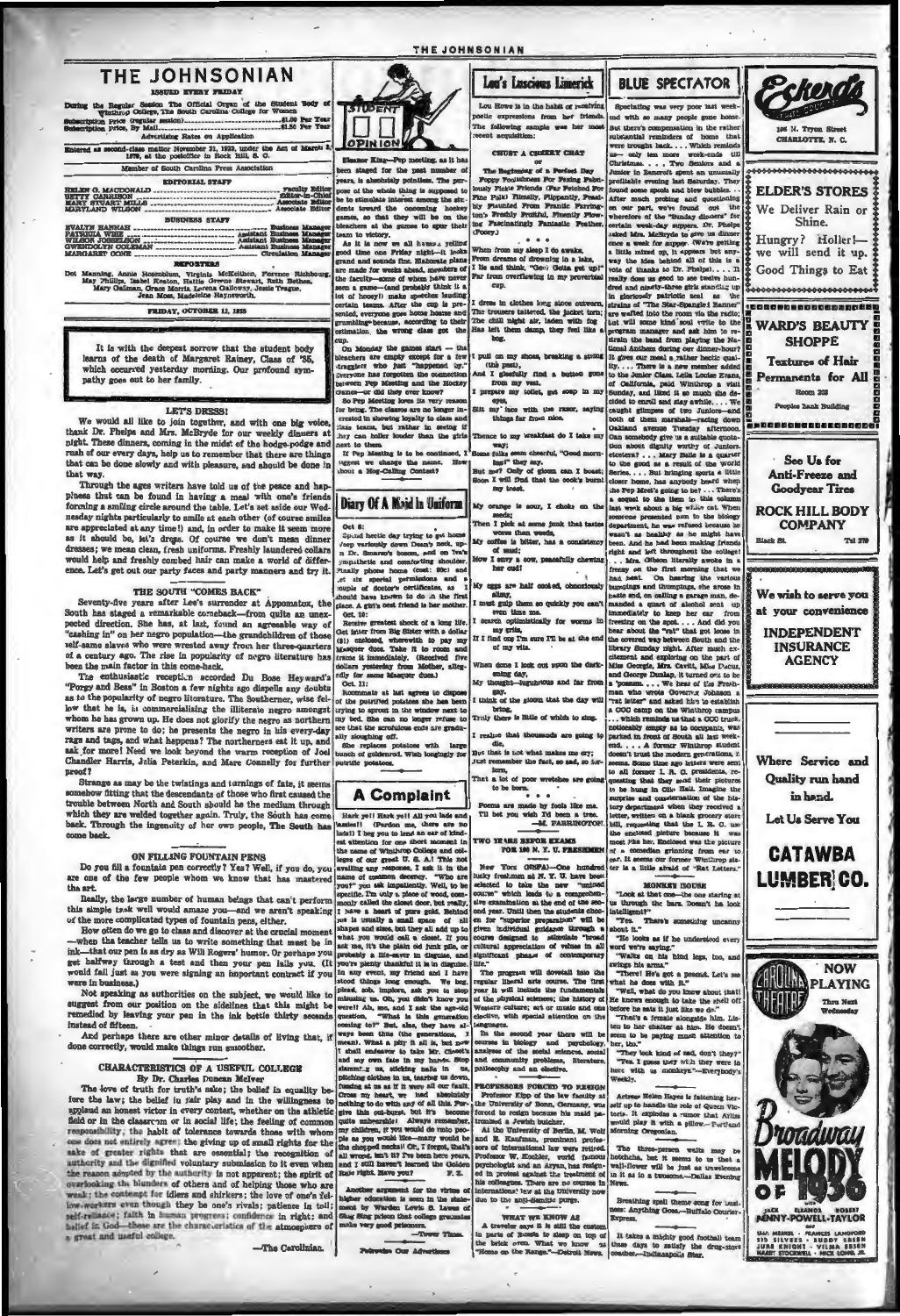### **OFFICERS ANNOUNCED FOR MODEL LEAGUE**

#### Delegates From Surrounding Colleges to Convene Here December 6 and 7

Officers for the Model League of Naouters irreprendent and the first of Na-<br>Monta Assembly, which will converse on the Wankhrop campus Descrate<br> $\pi$  and 2-reddent of the Oceanod as follows: The New Seam announced as follows:<br>The Betti Denditi, Hore and Str ons Astembly, which will convene on

b will be given on Saturday before

# Masquers Present<br>"Midnight Fantasy

"A Midnight Fanhasy," a play contraction of the Midnight Translation, we give<br>a Hanguer meeting. Thursday, October 10, in Johnson Hall, Dunpher Thomas<br>system represented in the color represented interpresented in<br>the Angl

WORLD'S BALLERY NEWSPAPER, The world's mailed a perspect and the construction of the second and the second and the second and the second and the second and the second and the second second and the second second the second

himself. This uniformalization is princed and the space of pellom and the poster and the space does be for the posterior behavior by found the base of countering wear<br>the base of countering the base of countering the base

pages. The matrix are not a daily occurrence, but are more apt to be written when<br>next absets are added; yet the solid next absets are added by New York Block<br>Echange Quotations are now more omitted.<br>The ourrent new liter

in brief paragraphs. Les cours paper articular daily edition may be greatly<br>nused as you read it, but it is a matter of serious interest to the citie the well known summer resort who are<br>faithful and layal subscribers. These the well known summer resort was<br>finishful and loyal subscribers. These<br>ardent devotees absorb each and every<br>word with interest, and werly all re-<br>parts — unfounded or otherwise — by<br>parts — resolute the summer letin: highs and deaths, wheth ter of nary natural mass cases, we<br>team and guality or the human random<br>meth. Thus has the community grown<br>of degend upon and look forward to<br>the negular appearance of The Tryon<br>to regular appearance of The Tryon

OXFORD AND CAMBRIDGE

New York (NSPA)-Debute trams Your Search of the Hart of the Marian State of the Search of the Search of the Search of the Search of the Search of the Search of the Search of the Search of the Search of the Search of the Se thermitian will arrive here Ordeber 25, 82<br>and the Berengaria for tours sponsored In the National Sharinn, Pedecal<br>of Ordeber and Specifical Consequences in the National Sharing<br>of the specifical Consequences in the Austr mined due to many additional re OR

ancing Lemons and contract bridge<br>nos are being sponsored by the di-<br>new of Graham Memorial as the<br>sensity of North Carolina. A meah-<br>will have control of the dancing E < O O ۱ă

 $\begin{tabular}{l|c|c|} \hline & \multicolumn{1}{c}{\textbf{With Coetherov.}}\\ \hline \multicolumn{1}{c}{\textbf{Wlike Gedaren}}\\ \hline \multicolumn{1}{c}{\textbf{Wake}} & \multicolumn{1}{c}{\textbf{Wake Insonerad when $y$}}\\ \hline \multicolumn{1}{c}{\textbf{Wole, by the two Hole B}}\\ \hline \multicolumn{1}{c}{\textbf{Stab} = \textbf{WRe}_1} & \multicolumn{1}{c}{\textbf{Wole in a Imb.}}\\ \hline \multicolumn{1}{c}{\textbf{Bole} = \textbf{WRe}_2} & \multicolumn{1$ lт  $\begin{tabular}{|c|c|} \hline $1$ & Bay & 8\\ \hline Bay & the\\ By & the\\ Wei\\ \hline \end{tabular}$ ed when you

Father-"What did he say?"<br>
Stu-Father Corollation Corollation (Say that she same that the Albert control of Albert Corollation<br>
A third shape house at Find State College Away,<br>  $m$  Women and she in the further Try a large

| <b>CAMPUSIN' AROUND</b>                                                                      | <b>Longer</b><br>There she would                                                                                  |                     |
|----------------------------------------------------------------------------------------------|-------------------------------------------------------------------------------------------------------------------|---------------------|
|                                                                                              | Knock 'um<br>Over with her                                                                                        |                     |
| <b>DO YOU KNOW THAT-</b><br>We will start off the Newsreel with                              | Personality-                                                                                                      |                     |
| a few anappy definitions which will                                                          | But school days<br>Are here,                                                                                      |                     |
| never be found in the Century diction-<br>ary:                                               | And she still                                                                                                     |                     |
| Acquire-A group of church singers.<br>Acmo-<br>-To question, or to "acme" a                  | Is here-<br>Jellying,                                                                                             |                     |
| question.<br>Alloy-A form of greeting.                                                       | Not going to<br>School anywhere                                                                                   |                     |
| Bursque-Something we olean our<br>shoes with.                                                | <b>Guess her</b>                                                                                                  |                     |
| Cremate-To create into cream.<br>Pemale-A parasitical organism de-                           | Daddy had a<br>Tough break and                                                                                    |                     |
| pendent on male for existence.                                                               | Couldn't send                                                                                                     |                     |
| -Tower Times.                                                                                | Her-<br>But rather go                                                                                             |                     |
| Baseman-low form of humanity.<br>Bat-a wager.                                                | To this<br>"Dump," sa                                                                                             |                     |
| Batter-comething cake is made<br>from.                                                       | She calls it,<br>She loafs-                                                                                       |                     |
| Catcher-something to put rubbish<br>ln.                                                      | That's the one<br>Airight,                                                                                        |                     |
| Ply-insorts always annoying per<br><b>ACO</b><br>ful citisens.                               | Her face, no<br>Yes, but she                                                                                      |                     |
| <b>Mitt</b><br>lowbrow's name for the human<br>hand.                                         | And her<br>Personality                                                                                            |                     |
| Runner-something girls get in stock-<br>ings.                                                | Aren't attending                                                                                                  |                     |
| Spikes-<br>that which makes drinks Year, somehow                                             | School this                                                                                                       |                     |
| worth drinking.<br>Plorida Plambeau.                                                         | The Egyptian.                                                                                                     |                     |
| With graceful fest maiden aweet                                                              | TO MOTHERS OF FRESHMEN<br>Editorial in Trovidence Bulletin"                                                       |                     |
| Was tripping the light fantestic.<br>When suddenly she tore for $U_{-}$ dress-ing-room door- | If the deans of freshmen will copy<br>the following note in their own hand-                                       |                     |
| You never can trust elastic.                                                                 | writing--just to give the thing a per-<br>sonal jouch-filling in the blank spaces                                 |                     |
| -Plorida Plambeau.                                                                           | and mailing copies to the thousands of                                                                            |                     |
| <b>FROM HOME</b>                                                                             | anxious mothers whose boys are aleep-<br>ing from under the parental roof for                                     |                     |
| plain                                                                                        | Listen, little prom date, and I'll ex- the first time we, are sure it will aliay                                  |                     |
| The rea<br>son, if you're curious, why you<br>œ                                              | You will be more than happy to                                                                                    |                     |
| It's true that you weren't the first she<br>ø                                                | know thet your son.<br>arrived                                                                                    |                     |
| And you darned sure wouldn't have<br>been the last!                                          | a was immediately escorted to his                                                                                 |                     |
| You can't dance; you step on her toes;                                                       | rooms -- charming, well ventilated<br>rooms formerly countried by Gudge<br>Spoof or whoever it was, and overlook- |                     |
| You croon in her ear, you can't wear<br>clothes;                                             | ing the historic old campus. President                                                                            |                     |
| You've got no style; you've a homely                                                         | for him with outstrotched arms.                                                                                   |                     |
| pan,<br>But she doesn't care, for, thank Heav-                                               | President_<br>and I have had<br>a long talk about.<br>- and we                                                    |                     |
| an, you're a man.<br>Tower Times.                                                            | agreed that he is, as you say, different from other buys, in fact, quite excep-                                   |                     |
| The latest collegiate crase, "I Feel Putile" poems, comes from Temple                        | tional. I noticed it the moment I laid<br>eyes on him and so did the president.                                   |                     |
| University. We reprint some of the fu-                                                       | Such a manly fellow, so clean, and<br>yet so shrewd, too. It is easy to see                                       |                     |
| <b>Lility</b>                                                                                | that nothing worthwhile is going to<br>escape<br>and I am happy to                                                |                     |
| I feel futile:<br>Like a book without a reader,                                              | asy that he has instinctively chosen<br>the right group as associates-<br>all fine                                |                     |
| Like a taxi lem a meter,<br>Like a quius without a cheater,                                  | upstanding young men of the right<br>aort.                                                                        |                     |
| I feel futile.                                                                               | You did wisely in putting in the<br>heavier underwear, and be sure that we                                        |                     |
| feel fuithe:<br>Like a sale without commissions,                                             | will see that he puts it on at the first                                                                          |                     |
| Like war without munitions,                                                                  | sign of frost; though as to his catch-<br>ing cold you need have no fear, for the                                 |                     |
| Like Dionne with more additions.<br>feel futile.                                             | clean, dry climate of<br>is one<br>of its outstanding features.                                                   |                     |
| feel futile:                                                                                 | The professors, you will be gratified to know, were delighted to learn that                                       |                     |
| Like a madist wearing clothes,<br>Like a legion man with hose,                               | is to be with us for one term<br>at least, and have gone out of their                                             |                     |
| Like an arrow without hows,                                                                  | vay to assure me that they will do all in their power to bring out the hidden qualities of which you, if not      |                     |
| feel futile:                                                                                 | his father, are so well aware.                                                                                    | V                   |
| Though I never smoke or drink,<br>And I have both pen and ink.                               | It affords me deep satisfaction to<br>write you this regarding                                                    |                     |
| I cannot so help me think, feel futile.                                                      | and a group of laughing companions<br>are this minute crossing the camput                                         |                     |
| -Florida Flambeau.                                                                           | with Professor.<br>(the noted<br>economist.) He undoubtedly has a fu-                                             |                     |
| <b>MEFLECTIONS</b><br>By F. S.                                                               | ture.                                                                                                             | 8                   |
| rumember her<br>rom last                                                                     | We will keep a sharp eye on his wel-<br>fare without in any way hindering his                                     |                     |
| 'car.                                                                                        | growth-as you yourself have done, I'm sure. Believe me, madama,                                                   |                     |
| ler face, mon<br>es, she went to                                                             | Your respectful friend,                                                                                           |                     |
| chool here.<br>he was majoring                                                               | Dean of Preshmen.<br>P. S .- The slight cough which you                                                           | Ł                   |
| "Jellyology"<br>n off                                                                        | mentioned has entirely<br>disappeared.<br>and he is cating ap'-meldly.                                            |                     |
| ours and<br>t pight,                                                                         | -The Bates Student.                                                                                               | Ł                   |
| And a fairly<br>ood student-                                                                 | No Pools                                                                                                          | ø<br>L <sub>1</sub> |
| "Jellyology"!<br>he even cut                                                                 | Have you a little poet in your home?<br>If you do, see if he (or she) can tie                                     | $\alpha$            |
| ne class<br>fteen times                                                                      | this little ditrie.                                                                                               | B<br>m              |
| orgot she had                                                                                | Of all disappointments<br>The very worst by far                                                                   | ly                  |
| class that<br>our,                                                                           | Is to have a pratty girl<br>When you haven't a car.                                                               | V)                  |
| ud as for<br>rades-                                                                          | But a worse predicament                                                                                           | X1<br>er            |
| erman could go<br>all on the                                                                 | Much harder, alss-                                                                                                | fo<br>at            |
| evil,<br>hile she longed                                                                     | Is to have the girl and car<br>But no coin for gas.                                                               | <b>Ln</b><br>fo     |
| dance with                                                                                   | Another situation                                                                                                 | $\mathbf{w}$<br>pl  |
| e "cute"<br>y standing                                                                       | That woudn't be so thrilling<br>To have the car, the coin, the gas                                                | m                   |
| the                                                                                          | But not a gal their ellifn'.                                                                                      |                     |

Am Amwer<br>To the above poem, a very imperi-<br>nent answer was received by the edi-<br>tor of this sheet, which read thusly:

Little brother made a date<br>
But sadiy had to lose it-<br>
Caly have a family car;<br>
Big Burn it me to use it.<br>
Big Burn these to use it.<br>
Eccless Driving<br>
was pinched for rechine chiving. She was pinched for rechbses driving<br>But the never faced the court,<br>Though her fast and rechtlass driving<br>Was an act of bad report;<br>Was an act of bad report;<br>For the pinch for reckless driving<br>That bad turned the maiden pa 

- College Dictionary<br>Affidavit—scriptural phrase<br>ured affidavit).<br>Balm—hobo (Youae is a balm an ta a halm).  $\overline{a}$ www.tavenut Decell-to remove chair from he-<br>seath unwary individual.<br>Oracleus.

Cracious-large s eng mong").<br>-a term of greating *(*H  $\overline{m}$ 

mine fran?),<br>
Quince-female rulers.<br>
Vinegar-five ou each hand (e.g.<br>
Slop neuting your vinegar).<br>
May a setting your vinegar),<br>  $\frac{1}{2}$  and depend only be completed to the paper.<br>
Tout this 2...<br>
Tout in the 2...<br>
Tout liquid in fruits.

The Co-ed's Key to Oridiron Termin-The Co-ed's Key to Oridina Termin-<br>Copy:<br>Forward Pass: Something no nice<br>girl allows.<br>Spinner: One-third brandy, one-<br>third creme de menths, and a Cherry.<br>Oross Buck: Your date if his team is

Cross Buck: Your date if his team is<br>hotels. Lots of fun. Why penalize<br>'em for taking too long?<br>Bik Man Line: Just what she's al-<br>Bik Man Line: Just what she's al-<br>ways wanted.

r not stopped.<br>Safety Man: The boy from the old 

erself.<br>
Delayed Buck: Well, you show<br>
ave borrowed in the first place.<br>
Triple Threat: ? ? ?<br>
-Sewante Pu

 $\begin{tabular}{l|c|c|c} \multicolumn{1}{l}{\textbf{\textcolor{red}{\bf - 2}}}\hspace{-1.5cm}\textbf{1} & \textbf{2} & \textbf{3} & \textbf{3} & \textbf{4} & \textbf{5} & \textbf{5} & \textbf{6} & \textbf{7} & \textbf{8} & \textbf{9} & \textbf{1} & \textbf{1} \\ \hline \textbf{1} & \textbf{1} & \textbf{2} & \textbf{3} & \textbf{5} & \textbf{5} & \textbf{6} & \textbf{7} & \textbf{6} & \textbf{7} & \textbf{8} & \textbf$ 

We wonder if any boy on the cara-<br>pus ever received a letter from home<br>without shaking the enrulope several<br>times to be sure he had not overlooked<br>a check-Blue Blocking.

Pigures that have attracted mentioned Wenus de Millo. Ruth St. Dennis, and Jean Harlow.<br>Pigures that have attracted women:<br>Pigures that have attracted women:

No Feets<br>we little poet in your home?<br>we if he (or she) can tie<br>ditie. siones of all kinds. Capable of absorbing sateroisibns of expensive foods and beverages. Reacts violently when left alone. Tunes green when placed next to a better appearing specinen. Ages rapidly.<br>-Cuarter of Phi Bers Pi

puncter of Phi Beta Pi.

S. College Streat

Charlotte, N.C.

Name the Ladies and While.<br>
"What do the rules of *A* refers . Probert Egyptically prove?" wooder a writer. Probert .<br>
Egyptian wives instanted on having a big right of the ladies of the ladies<br>
Egyptian wives instanted on worst of all-<br>makes you feel so low;<br>coto, the car, the gas, .he gal,<br>nd mary a place to go.

ually sad<br>Is to have them all<br>Id start, then have<br>The car (or gal) stall,

also Our Adva